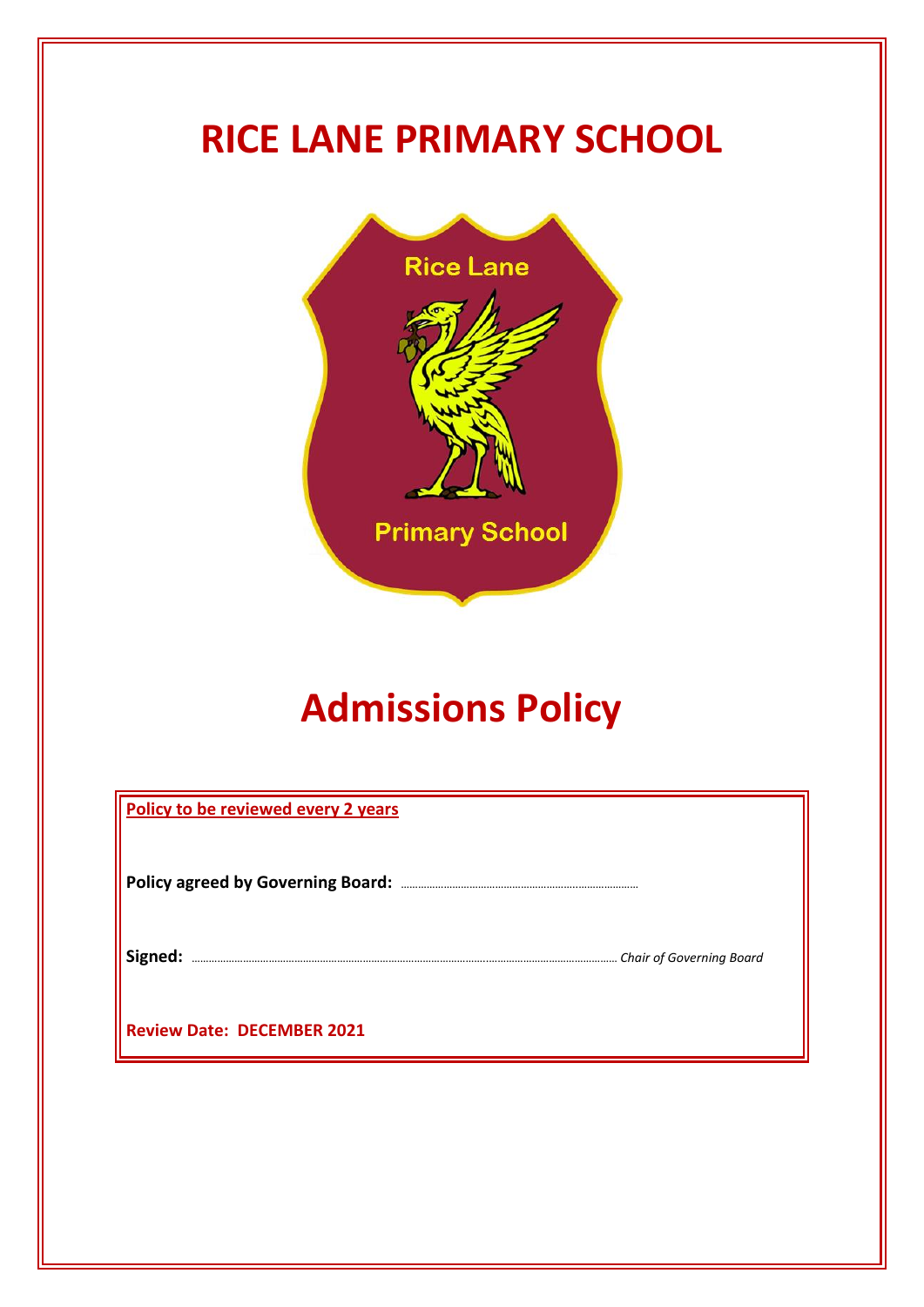### **Admission to Nursery Procedures**

Rice Lane Primary School has its own Nursery Application Form which was designed to collate information required by the SIMs system.

- Parents have a preference to select either an A.M or P.M session, or 30 hours, if they have an entitlement code.
- Forms are filed in alphabetical order as they are given in.
- The birth certificate of the child must be seen when receiving the form.
- Parents/carers are informed by letter in the Spring Term that they have received a place in nursery.
- The letter details the allocated session, the open day date and their child's start date; it also gives information about the nursery uniform.

Rice Lane Nursery has four classes of 26 children who are entitled to 15 hours and allocations for 26 children who have 30 hour codes across the two classes.

Nursery places are allocated on a first come first serve basis.

Names of unsuccessful applicants are kept on a waiting list in the event of a child withdrawing from the Nursery. The place is then re-offered to a child on the waiting list.

## **Parents/Carers are informed on the website that admission to the Nursery does not guarantee their child a place in Reception.**

## **Admission to Reception Procedures**

Reception Class places are allocated by the LA.

- A primary admissions leaflet is produced by the LA for distribution in the Autumn Term before the child is due to start the Reception Year.
- Children attending Rice Lane Nursery are given a copy of the Primary Admission leaflet which advises parents to apply online.
- Parents/Carers complete the application form online.
- Parents/Carers have the option to ask for support from school and support will be given to complete the form.
- Parents/Carers state their three preferences of Primary School.

The LA allocates Reception places using the following criteria:-

- Priority 1 SEN/LAC Children
- Priority 2 Siblings
- Priority 3 Distance from School
- The LA informs the school of our allocated children at the end of Spring Term.
- Parents are informed by the LA which school has been allocated to their child.
- The LA does provide an appeal procedure if necessary.
- Rice Lane Primary School sends out a welcoming letter with details of the "New Reception Class Meeting" which is held in the Summer Term.